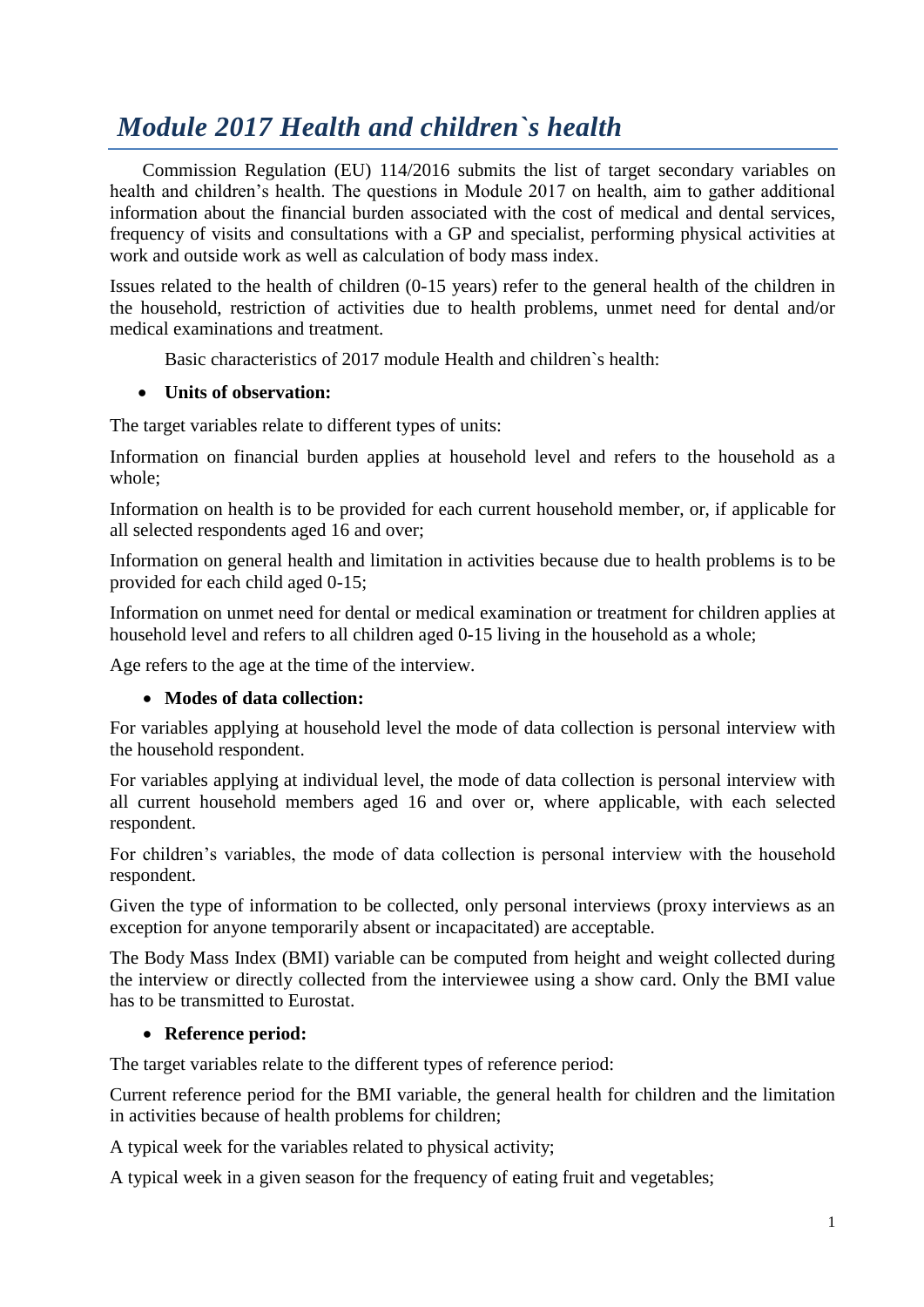Last 12 months for all other variables.

## **Target variables**

The variables in the module are as follows:

## **HS200: Financial burden of medical care**

This includes expenses related to:

- Health care provided for different purposes (curative, rehabilitative, long-term healthcare) and by different modes of provision (inpatient, outpatient, day, and home care);
- Medical mental health care:
- Preventive medical services:
- User fee for insured people.

Excluded:

- Taking prescribed or non-prescribed drugs;
- Dental care.

## *Expenditures on mandatory or voluntary health insurance contributions should be excluded as a whole.*

## **HS210: Financial burden of dental care**

This includes expenses related to:

- Health care provided by a dentist or orthodontist (specialist in orthopaedic dentistry);
- Preventive dental services.

Excluded:

- Self-medication (taking prescribed or non-prescribed drugs);
- Other medical services.

## *Expenditures on mandatory or voluntary health insurance contributions should be excluded as a whole.*

## **HS220: Financial burden of medicines**

This includes expenses related to:

- Prescribed medicines:
- Non-prescribed medicines;
- Herbal medicines, homeopathic medicines, dietary supplements, hormones ;
- Medicines with special dosage.

Excluded:

- Contraceptives (pills or hormonal tablets);
- Herbal teas (if they are not considered as medicines).

## *Expenditures on mandatory or voluntary health insurance contributions should be excluded as a whole.*

## **PH080: Number of visits to a dentist or orthodontist**

Included:

Visits to a dentist or orthodontist in foreign countries, e.g. during vacations abroad.

Excluded: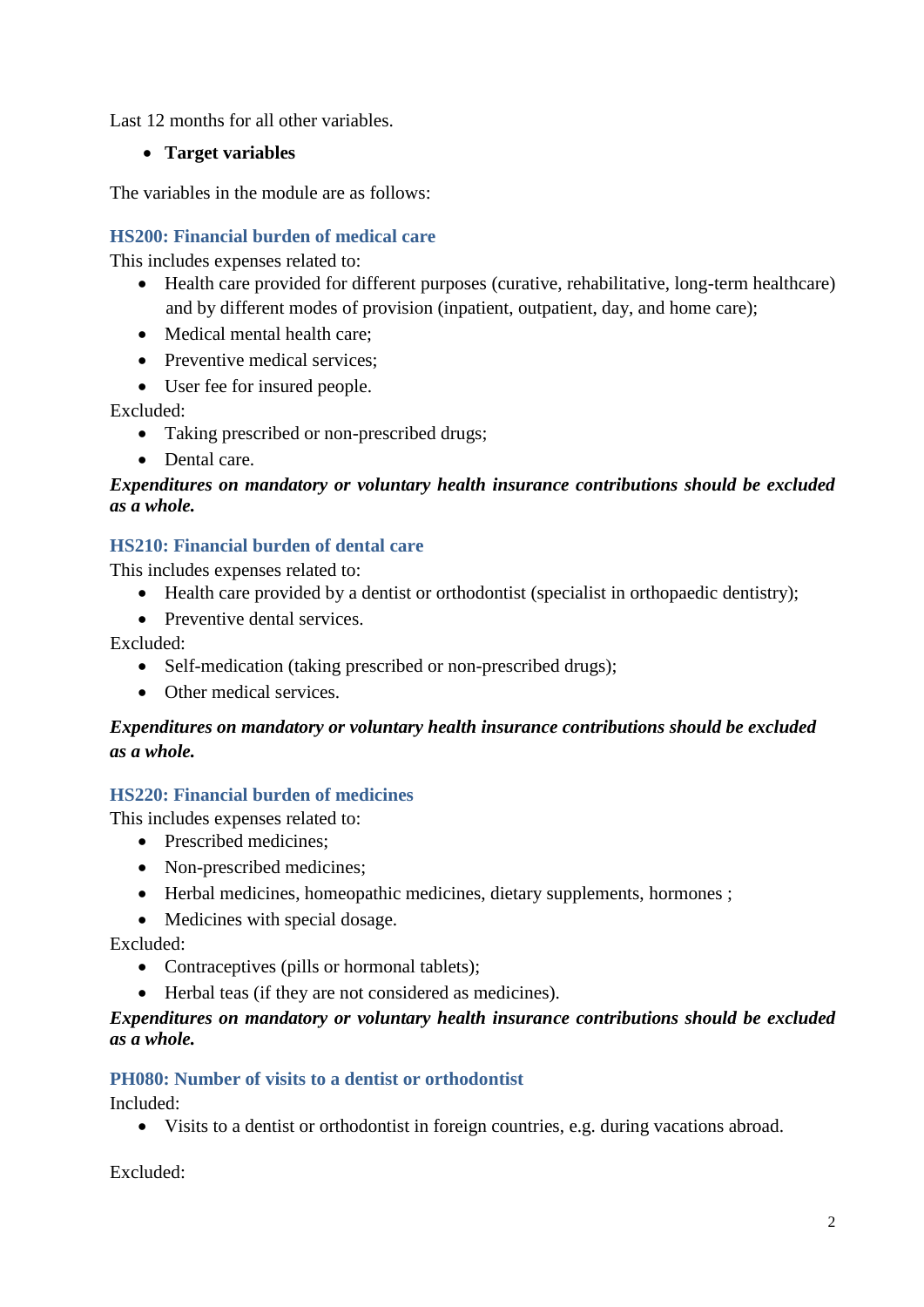- Home visits and consultations by telephone;
- Visits due to oral health of other persons, such as children or elderly relatives.

## **PH090: Number of consultations of a general practitioner or family doctor**

Included:

- Hospital out-patient visits;
- Visits to a GP in foreign countries, e.g. during vacations abroad.

Excluded:

- Contacts with a nurse on behalf of a GP, for instance for receiving a receipt; or visits for prescribed laboratory tests or visits to perform prescribed and scheduled treatment procedures (e.g. injections).;
- Telephone contacts (even with a doctor) without consulting own health (for example just for arranging an appointment with a doctor);
- Visits due to illness or health of other persons, such as children or elderly relatives.

## **PH100: Number of consultations of a medical or surgical specialist**

Included:

- Consultations of paediatricians, obstetricians and gynaecologists, ophthalmologists and psychiatrists;
- Visits to emergency departments (that is wards at hospitals for emergency care);
- Hospital out-patient visits/visits to outpatient departments (that is wards at hospitals for ambulatory care);
- Visits to a medical or surgical specialist in foreign countries, e.g. during vacations abroad.

Excluded:

- Contacts with a nurse on behalf of a medical or surgical specialist, for instance for receiving a receipt; or visits for prescribed laboratory tests or visits to perform prescribed and scheduled treatment procedures (e.g. injections);
- Visits to general practitioners and dentists/stomatologists;
- Contacts with doctors during hospitalization as an in-patient or day-patient;
- Telephone contacts (even with a doctor) without consulting own health (for example just for arranging an appointment with a doctor);
- Visits due to illness or health of other persons, such as children or elderly relatives.

## **PH120: Type of physical activity when working**

The question refers to physical activity related to the main activity / work of the respondents that they have in a typical week. Questions are asked, even if the person is not defined as active (unemployed, retired, home-maker and other inactive persons). Physical activity refers to:

- If the respondent working or studying assessing physical activity should be consistent with its primary work / activities related to his/her training.
- If the respondent is unemployed the assessment of the level of physical activity should be consistent with the basic tasks that he/she performs in the process of job search.
- If the respondent is retired his/her main tasks may be in support of household work, caring for grandchildren, etc.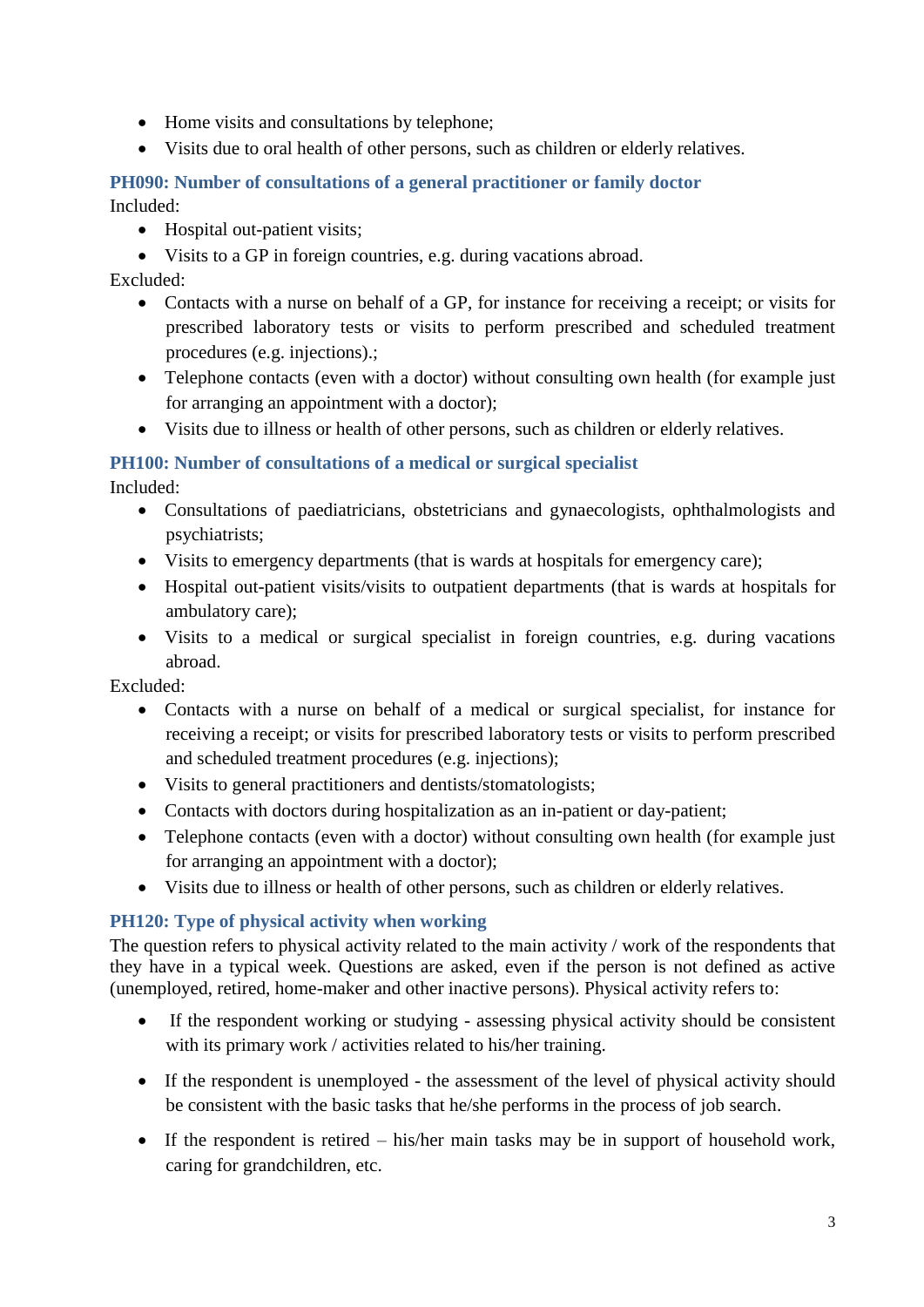The respondent answers for a typical week of his/her life, not for a specific period. If during different weeks (days) his/her exercise varying degrees, the response should be based on the average grade of the main activities dealt with.

Only in the cases where the respondent stated that he could not perform any work tasks, e.g. due to injury, illness, etc., the interviewer notes answer 5 " Not performing any working tasks."

**Working:** refers to a broad understanding of 'work' including all the things that people have to do as a part of their daily work activities. 'Doing work' includes not only paid and unpaid work, work around the person's home, taking care of family, studying or training, but also seeking a job, doing volunteer work or care for the elderly.

**Mostly sitting or Mostly standing** refers to working tasks involving light physical effort which involve mostly sitting or standing activities. Only standing activities that do not involve extra physical effort should be included.

Examples:

- Sitting at work: light office work, desk work, reading, writing, drawing, using the computer, talking or talking on the phone, studying, driving a car or truck, etc.
- Standing at work not involving extra physical effort: teaching, selling bakery products, hair styling, directing traffic etc.

**Mostly walking or tasks of moderate physical effort:** refers to working tasks which involve mostly walking or tasks involving moderate physical effort. Examples:

- Walking at work: delivering letters, carrying light loads, watering the lawn or garden, etc.
- Tasks of moderate physical effort: electrical work, plumbing, automobile repairs, machine tooling, tapping, drilling, painting the house, nursing, multiple household chores involving moderate physical effort such as cleaning the house, vacuuming, shopping or playing with the children, etc.

**Mostly heavy labour or physically demanding work**: refers to working tasks involving heavy physical effort. Examples: using heavy power tools, heavy construction work, mining, carrying heavy loads, loading, stacking or chopping wood, clearing land, shovelling or digging, spading, filling garden, etc.

## **PH130: Time spent on physical activities (excluding working) in a typical week**

The question refers to the frequency and duration of time spent in sports, fitness and other sports activities (e.g. fast walking, ball games, jogging, cycling or swimming, aerobics, badminton). This type of physical activity is usually practiced during free time. Indicate the average duration of physical activity in minutes, hours or combined in a typical week.

**Sports**: refers to physical activity which is structured, repetitive and usually requires skills. Sports are often aerobe physical activities, competitive or performed as a game.

Examples: ball games, athletics, competitive bicycling, running, swimming, etc.

Fitness: refers to the act or process of retaining or improving physical fitness. Fitness often relates to physical exercise.

Examples: endurance training, strength exercise, flexibility training, etc.

**Recreational (leisure) physical activity**: refers to recreational activities by carrying out physical activities that lead to shortness of breath or increase in heart rate. These are physical activities performed at leisure with moderate intensity measured by a minimum of 10 minutes duration. At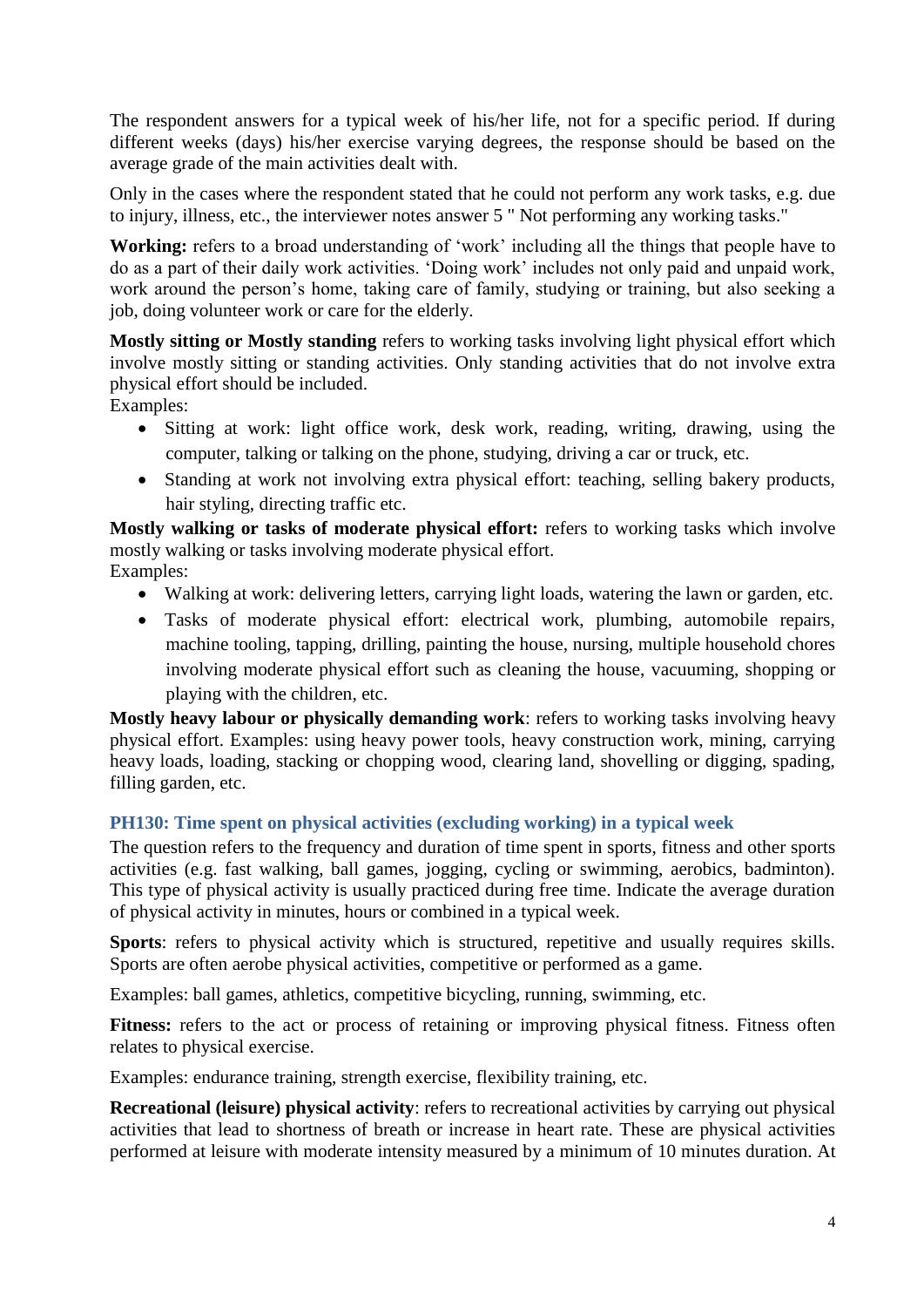least 10 minutes duration refers to activities (fast walking, ball games or running) carried out for at least 10 minutes without interruption.

Examples: Nordic walking, brisk walking, ball games, jogging, bicycling, swimming, aerobics, rowing, badminton, etc.

**Transport physical activity (commuting activity)**: refers to activities of getting to and from places. Travelling for long journeys (irregular travelling) are not to be included here.

Examples: walking or cycling from home to work/school and back home, from work to market, from market to home.

## **PH140: Frequency of eating fruit**

The question refers to the frequency of consumption of fruits usually ongoing during the week (including weekends). The fruits can be in any form - fresh, frozen, dried or canned (compotes), as well as freshly squeezed juice. They can be cut into small pieces or in the form of puree. Freshly squeezed fruit juices at home (restaurant, bar or other places) are included.

Excludes concentrate juices, processed fruits or sweetened with artificial sweeteners.

The amount of juice consumed is irrelevant, if it is at least one glass, as one glass is considered as one portion. Portion is defined as approximately a handful. For example, one portion is considered to be:

- one medium fruit such as apple, pear, banana, orange, etc.;
- medium-sized and smaller fruit: for example, two plums, three apricots, two kiwis, strawberries seven, one handful (about 14) of cherries, a handful of blueberries;
- piece of the larger-sized fruit: for example, half a grapefruit or avocado, a slice of pineapple, melon, watermelon, etc.;
- fruit Salad: at least three full tablespoons of fruit salad;
- one portion of fruit juice is considered 150 ml unsweetened juice from fresh fruit.

## **PH150: Frequency of eating vegetables**

The question refers to the frequency of consumption of vegetables usually ongoing during the week (including weekends). Includes their consumption in any form - for example soups (hot and cold), canned vegetables, vegetable dishes (incl. legumes - beans, lentils, peas) and freshly squeezed juices from vegetables. They may be small pieces or in the form of puree. Freshly squeezed vegetable juices, prepared at home (restaurant, bar or other places) are included.

Excludes concentrate juices, processed vegetables with artificial sweeteners, etc. Potatoes and other foods rich in carbohydrates, for example bread and cereals should be excluded as a daily serving of vegetables.

The amount of juice consumed is irrelevant, if it is at least one glass, as one glass is considered as one portion. For example, one portion is considered to be:

- Green vegetables: for example, four tablespoons of cabbage, spinach, spring vegetables or green beans;
- Cooked vegetables: three heaped tablespoons of cooked vegetables (e.g. Steamed, cooked in a microwave oven) as zucchini, carrots, Brussels sprouts, etc.
- Salads: three stalks of celery, a slice of cucumber (about 5 cm), one medium tomato, seven cherry tomatoes, etc.
- One cup (150ml) of unsweetened 100% freshly squeezed vegetable juice.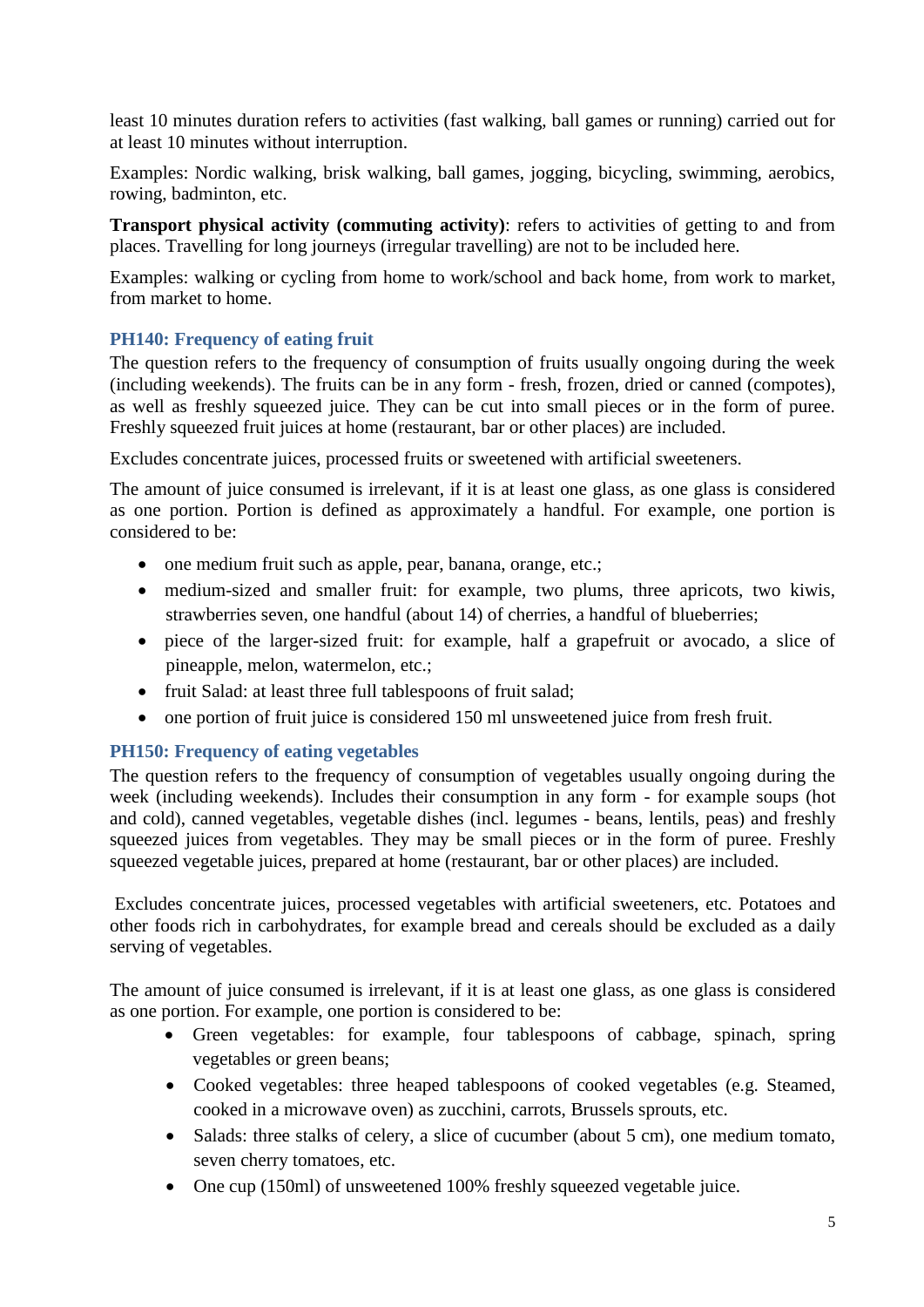## **RC010T: General health (child)**

The question refers to a feeling of general /overall health of the child and not on the current state of health, i.e. it is not intended to affect temporary health problems. Information is obtained from an elderly person who lives in the same household.

It is expected to include different dimensions of health, i.e. physical and emotional functioning, mental health (covering psychological well-being and mental disorders) and biomedical signs and symptoms. There are no restrictions in terms of time. Answer in principle.

Excluded are momentary and transient conditions.

#### **RC020T: Limitation in activities because of health problems (child)**

The question refers to the long-standing limitation in activities of a child (0 to 15years old) because of health problems. Measures a subjective assessment of whether the child is limited by any on-going physical, mental or emotional health problem, including disease or impairment compared with children of the same age. Consequences of injuries/accidents, congenital conditions and birth defects, etc., are all included.

Only the limitations directly caused by or related to one or more health problems are considered. Limitations due to financial, cultural or other none health-related causes should not be taken into account.

An activity is defined as: 'the performance of a task or action by an individual' and thus activity limitations are defined as 'the difficulties the individual experience in performing an activity' activity limitations of the child are assessed against typical activities in reference to other children at this age. Activities cover all spectrums of activities: self-care and transportation, work or school, home and leisure activities.

The following questions relate to all children aged between 0 and 15 years living in the household as a whole. Age refers to age at the time of the interview. . Even if only one child does not have fulfilled needs, the entire group of children in the household are assumed not to have fulfilled needs for health care. The aim of the variable is to capture the restricted access to medical care via the person's own assessment of whether the children in the household needed medical examination or treatment, but didn't get it, experienced a delay in getting it or didn't seek for it and what is the reason.

#### **HC010T: Unmet need for medical examination or treatment (children)**

Included:

- Health care provided for different purposes (curative, rehabilitative, long-term health care) and by different modes of provision (inpatient, outpatient, day, and home care);
- Medical mental health care:
- Preventive medical services.

Excluded:

- Taking prescribed or non-prescribed drugs;
- Dental care.

**HC020T: Main reason for unmet need for medical examination or treatment (children)** Description of the reasons for unmet needs:

**Could not afford to (too expensive)**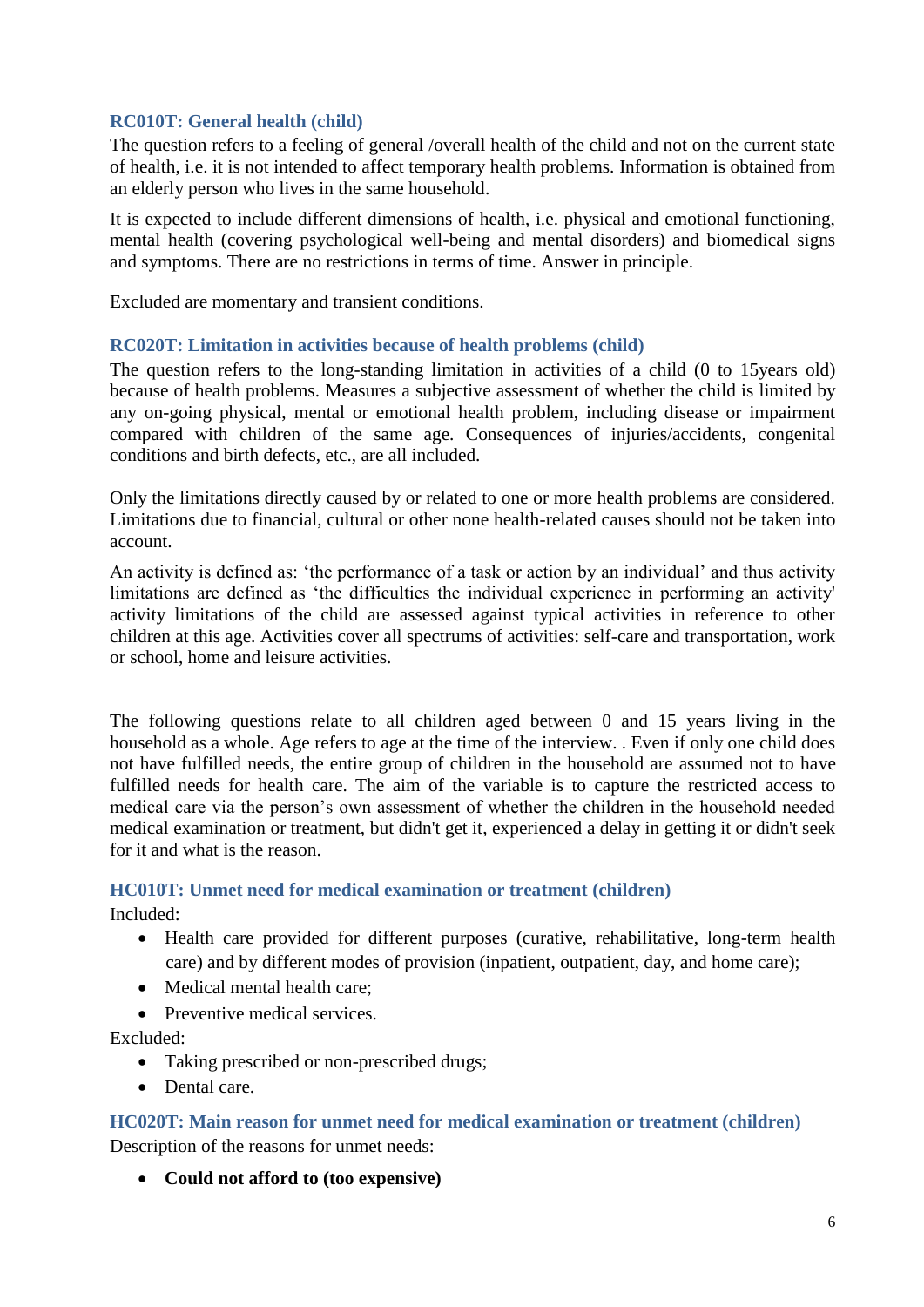The issue on the perception of "Could not afford to (too expensive)" should be tackled in order to not to include interpretations about "too expensive" which are relative (more expensive than before, etc.) but relate only to the fact that the person could not pay the price, not having money enough for this. The fact that the price is not covered by an insurance fund is in particular an important element to be taken into account and coded under this answer category if the household could not afford to pay for the treatment/examination of the children. Moreover, if the cost of transport to the medical examination/treatment was too expensive and therefore the need of treatment/examination was not met the category could not afford (too expensive) should be selected

## **Waiting list or the time needed to obtain an appointment was too long**

This answer is to be used for children who were actually on a waiting list and, at the same time, were not helped even though the need for care was urgent, for children experiencing delay in getting appointment soon enough to meet their need of care, as well as for persons who were discouraged from seeking care for their children because of perceptions of the long waiting times.

Excluded: waiting time to see a doctor on day of appointment (the time spend in the waiting room), being on waiting list for planned (non-urgent) care if the need is not seen as urgent.

#### **Too far to travel or no means of transportation**

Excluded: could not afford the cost of transport, which should be referred to the answer "Could not afford to (too expensive)".

#### **HC030T: Unmet need for dental examination or treatment**

Included:

- Health care provided by dentist or orthodontists (specialist in orthopaedic dentistry);
- Preventive dental services.

Excluded:

- Self-medication, taking prescribed or non-prescribed drugs;
- Other medical care.

#### **HC040T: Main reason for unmet need for dental examination or treatment (children)**

Description of the reasons for unmet needs:

## **Could not afford to (too expensive)**

The issue on the perception of "Could not afford to (too expensive)" should be tackled in order to not to include interpretations about "too expensive" which are relative (more expensive than before, etc.) but relate only to the fact that the person could not pay the price, not having money enough for this. The fact that the price is not covered by an insurance fund is in particular an important element to be taken into account and coded under this answer category if the household could not afford to pay for the treatment/examination of the children. Moreover, if the cost of transport to the dental examination/treatment was too expensive and therefore the need of treatment/examination was not met the category could not afford (too expensive) should be selected.

#### **Waiting list or the time needed to obtain an appointment was too long**

This answer is to be used for children who were actually on a waiting list and, at the same time, were not helped even though the need for care was urgent, for children experiencing delay in getting appointment soon enough to meet their need of care, as well as for persons who were discouraged from seeking care for their children because of perceptions of the long waiting times.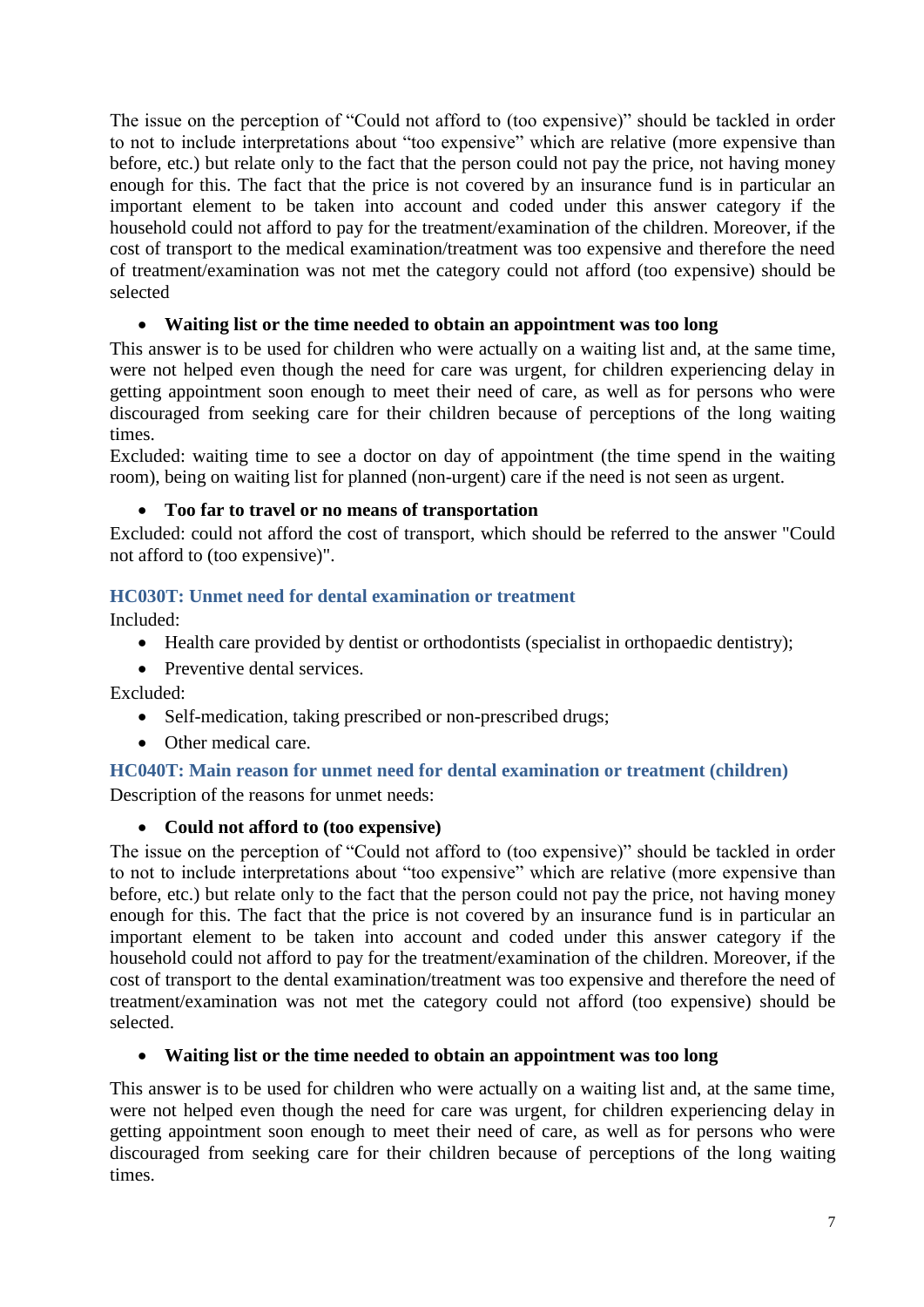Excluded: waiting time to see a dentist on day of appointment (the time spend in the waiting room), being on waiting list for planned (non-urgent) care if the need is not seen as urgent.

#### **Too far to travel or no means of transportation**:

Excluded: could not afford the cost of transport.

# Module 2017 Health Supplementary variables second priority

In accordance with an ESS Agreement of 19 November 2015 on the inclusion of additional variables in the SILC 2017, Bulgaria included variables related to the health  $(2<sup>nd</sup>$  priority) of individuals.

The questions refer to variables related to health, with the exception of the use of any home care services for private use; number of nights spent as a patient in a hospital; use of any drugs prescribed by a doctor, smoking and frequency of consumption of alcoholic beverages of any kind.

#### **The questions relate to each household member aged 16 and over**

#### **PH100T1: Difficulty in seeing, even when wearing glasses or contact lenses**

The objective of the variable is to measure vision functional limitations of any kind, whatever the reasons of the limitations (born with, disease, accident, ageing, etc.).

**Seeing** refers to an individual using his/her eyes and visual capacity in order to perceive or observe what is happening around them.

**Vision difficulties** cover a spectrum of seeing problems including dimensions of near and far vision, night blindness (nyctalopia). The difficulty can concern seeing out of one eye or person's ability to see only directly in front of him/her, but not to the sides.

The variable intends to measure long-term (chronic) limitations so any temporary problems should be excluded.

The use of **aids to improve vision** includes the use of any devices/aids that improve the visual capacity of the person (glasses, contact lenses, etc.).

#### **PH110T1: Difficulty in hearing, even when using a hearing aid**

#### **The variable refers to the evaluation of the functional capabilities of a person to hear in a quiet or noisy room.**

**Hearing difficulties** include a range of problems that deal with some specific aspects of the hearing function: the perception of loudness and pitch, the discrimination of speech versus background noise, and the localization of sounds (distinguishing sounds from different sources). The difficulty can concern hearing in one ear or both.

The variable intends to measure long-term (chronic) limitations so any temporary problems should be excluded.

The use of **aids to improve hearing** involves the use of any tools that enhance the auditory capacity of the person (hearing aids, implants, etc.).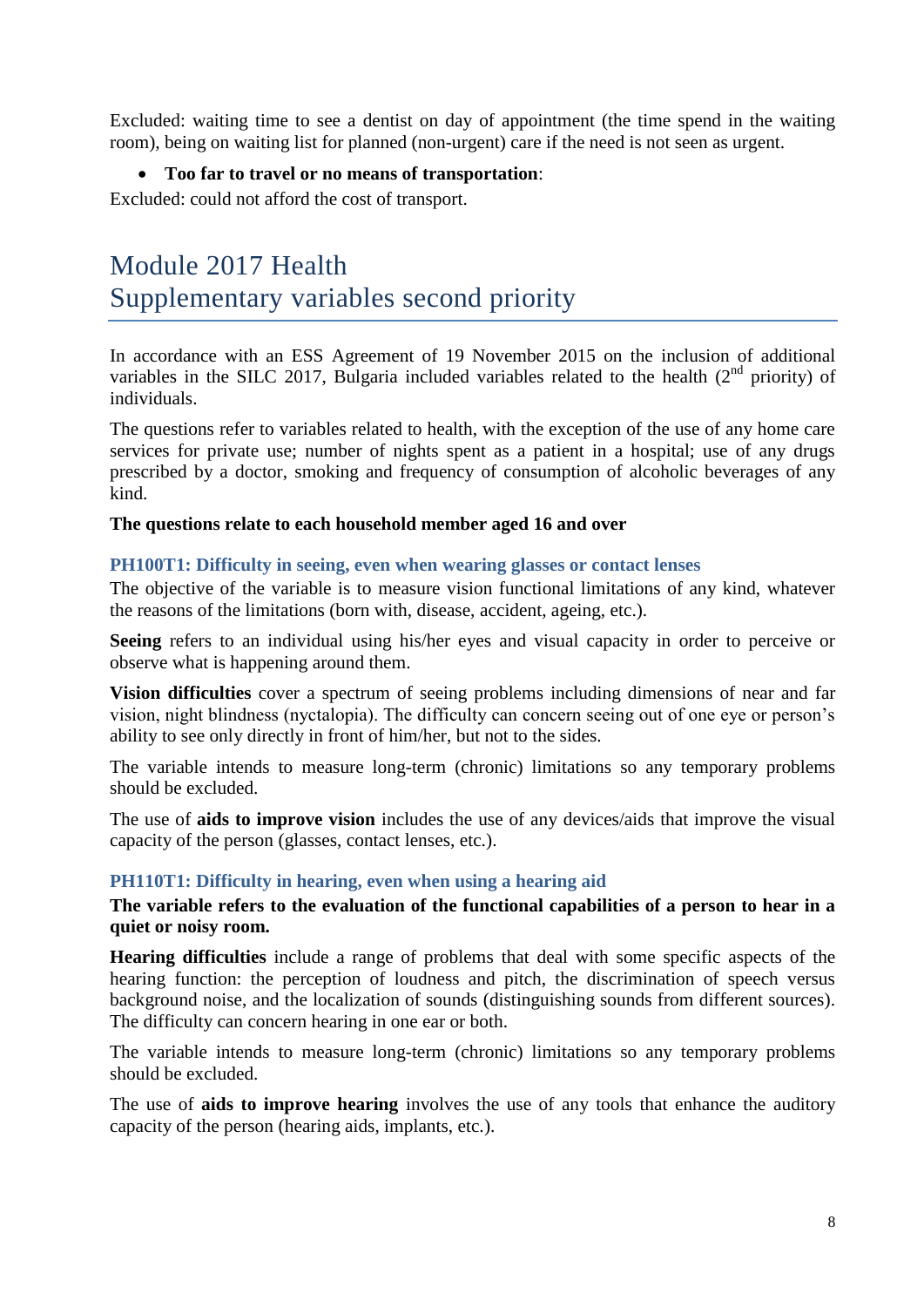## **PH120T1: Difficulty in walking or climbing steps**

This question is studying the limits of the act of "walking" rather than limitations in walking due to other functional problems. The question assesses the capabilities of the interviewed person to walk without a cane or other aid or assistance from another person. For example, for a blind person, the guide dog should not be seen as an aid in terms of walking.

Climbing steps refers to walking up or down stairs.

**Walking or climbing steps difficulties** cover a variety of problems with mobility including problems walking short or long distances, problems walking up or down steps, not being able to walk any distance without stopping to rest or not being able to walk without using some type of device, being unable to stand even for a short period of time and needing a wheelchair to get from place to place. Difficulties resulting from impairments in balance, endurance, or other nonmusculoskeletal systems are included. Any difficulty with walking (whether it is on flat land or up or down steps) is to be captured.

The variable intends to measure long-term (chronic) limitations so any temporary problems should be excluded.

The ability to walk or climb stairs should not be done with any assistance either by another person or an auxiliary device. Walking Aids include surgical footwear (socks, shoes), canes, braces, crutches, prostheses, etc. If you need someone to hold your hand, it is considered as help. Some prostheses or artificial limbs, depending on how they are used and whether they are considered as part of the body, cannot be considered as aids. Handrails and bannisters are not in general considered as walking or climbing aids.

#### **PH130T1: Difficulty in remembering or concentrating**

The question aims to assess functional ability of a person to remember and to concentrate

**Remembering** refers to an individual using his/her memory capacity in order to recall what has happened around them. It means the individual can bring to mind or think again about something that has taken place in the past (either the recent past or further back). In connection with younger people, remembering is often associated with storing facts learned in school and being able to retrieve them when needed.

**Concentrating** refers to an individual using his mental ability to accomplish some task such as reading, calculating numbers, learning something. It is associated with focusing on the task at hand in order to complete the task. It is the act of directing ones full attention to one subject or to focus without distraction on one thing.

**Remembering or concentrating difficulties** cover a variety of problems; a person having a problem with finding his/her way around, or not being able to concentrate on what he/she is doing, or a person forgetting where he/she is or what month is. A person with a cognitive difficulty may not remember what someone just said to him/her or he/she may seem confused or frightened about most things. Any difficulty with remembering, concentrating or understanding what is going on around a person that he/she considers a problem should be captured. It is not intended to capture difficulties remembering or concentrating because of common everyday situations such as high workload or stress, or as a result of substance abuse.

The variable intends to measure long-term (chronic) limitations so any temporary problems should be excluded.

#### **PH140T1: Number of nights spent as a patient in a hospital**

The question concerns a duration (number of nights) of all stays in hospital (hospitalisations) as in-patient during the 12 months prior to the interview.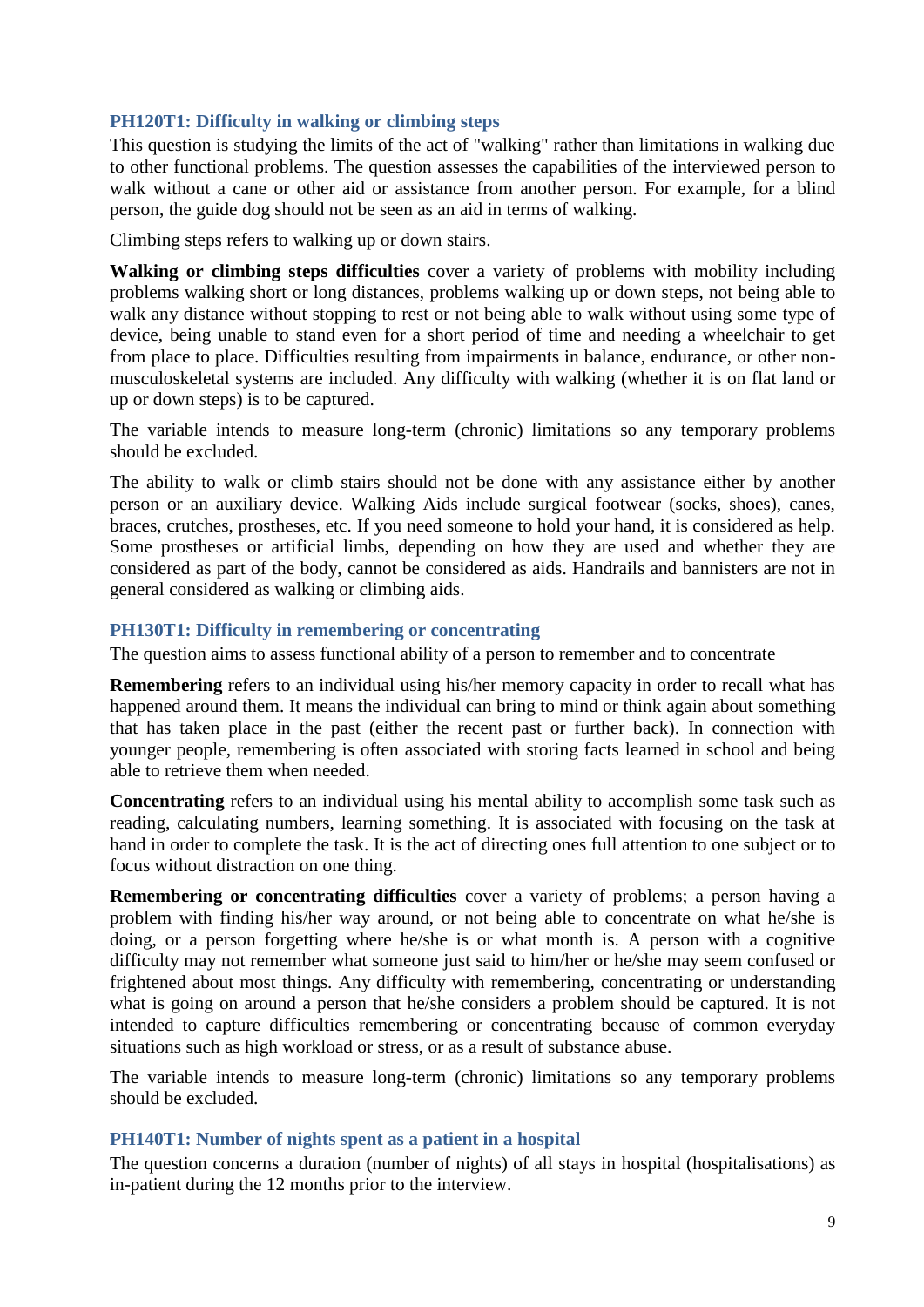Included:

 Hospitalization as well as hospitalization abroad. Complications during pregnancy, complications before / during / after birth, abortion.

## Excluded:

- Day (care) cases without the need for overnight stay in hospital;
- Ambulatory/outpatient care provided in hospitals;
- The time spent in hospital for giving birth.

In case the respondent is currently hospitalised and it is the only hospitalization in the past 12 months, then do not indicate the number of nights as patient in hospital.

## **PH150T1: Use of any home care services for personal needs**

**Home care services** cover a wide range of health and social services and refer to the provision of medical and non-medical in-home supporting care services for persons who due to the physical or mental illness or disability or because of old age cannot perform specific personal or household care activities or are confined to their own houses. It includes home-offered services provided by a visiting nurse or midwife from a health institute, agency or association, or by a community organisation using professional or non-professional (volunteer) staff for care delivery.

**Formal home care services** are home care services provided by professional health, social or community workers or by volunteer staff working for organisations specialising in the provision of home care services. Home care services provided by family members, friends, neighbours or other non-professionals are excluded.

**Home medical services:** for example extra assistance after a stay in the hospital, assistance to persons with chronic illnesses who need help caring for themselves long term, home dialysis, provision of antenatal and post-natal care instructions to parents, etc.

Excluded: Doctor visits at patient's homes are not included.

**Home non-medical services**: for example assistance for personal hygiene, eating, dressing, bathing, etc. The services are provided at the person in need own house.

**Home help for the housework or for elderly people**: these services include tasks such as assistance in performing daily or routine domestic tasks (preparing meals, housecleaning, doing laundry, ironing, medication reminder, taking care of finances and administrative tasks, shopping for different items, etc.). These services are offered by the municipality or private organisations in order to allow to the person in need to continue living in his own house.

**Meals on wheels**: care service aiming at delivering a meal to persons who cannot go out to shop for food or have difficulty in preparing meals for themselves because of physical or mental illness or disability or because of impairment due to old age.

**Transport service**: door-to-door and sometimes specially adapted service who allows to the ones who are confined to their own houses because of a disability and/or old age to travel for different purposes, such as to medical appointments, to shop, for recreational activities, etc.

**Other home care services** can be provided such as support in the personal development to persons with a physical or mental disability and/or who are in a social isolation (in order to overcome the barriers in accessing employment, education and leisure opportunities). Moral support, general and family support should be included when answering the question; the same for help with interpreting for deaf people and reading for blind people.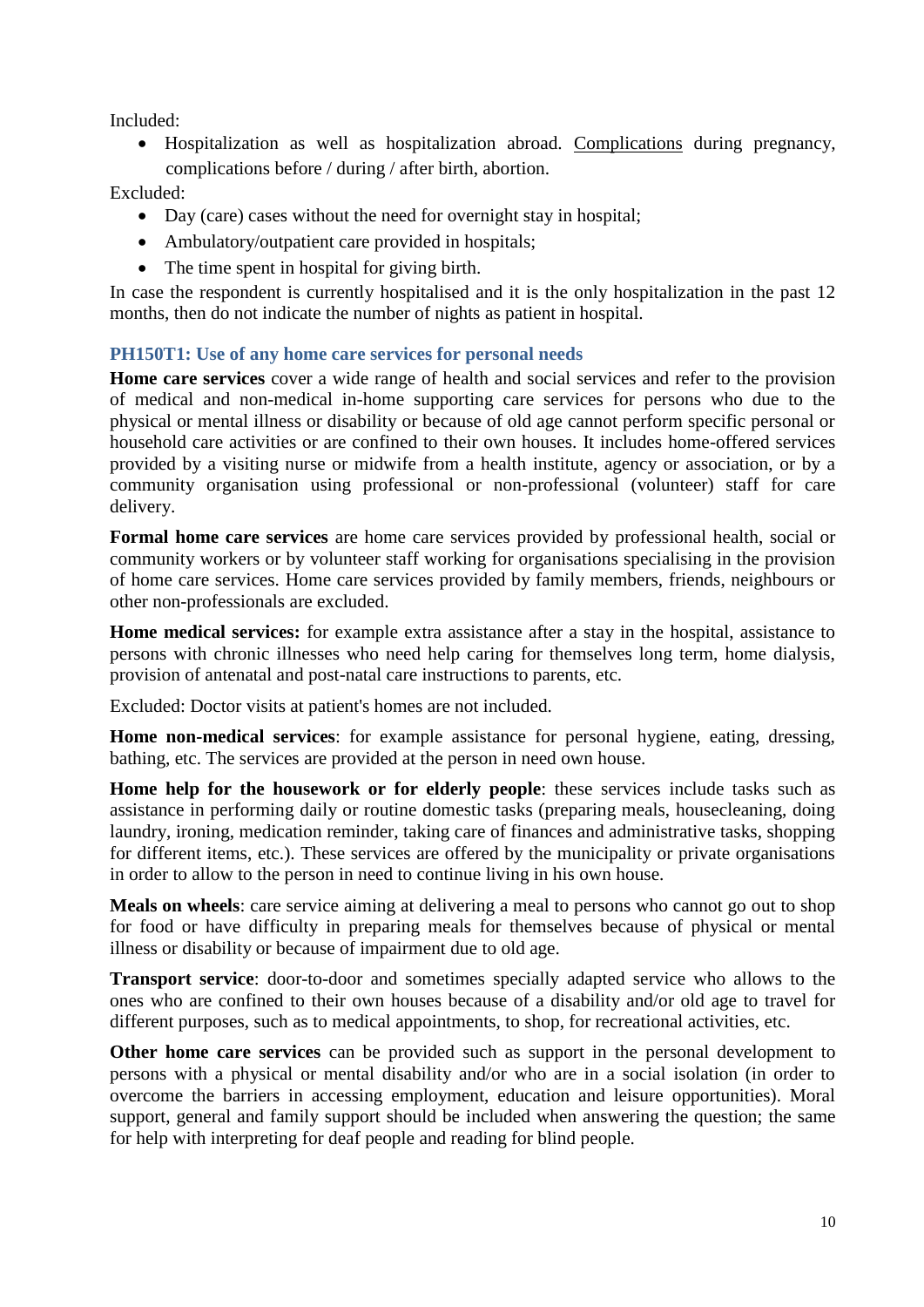## **PH160T1: Use of any medicines prescribed by a doctor**

The question refers to the drugs and medicines intake by the respondents during the last two weeks prior to the interview. The question is intended to determine whether the person has actually used medicines, i.e. the person has taken or has started taking medicines in the reviewed period, not just that he/she has a prescription for them. The reviewed period is calculated two weeks back to the day prior the interview.

Included:

- medicines, herbal medicines, homeopathic medicines, or dietary supplements (such as vitamins, minerals or tonics), contraceptive pills and hormones in cases where the drugs are used for treatment of diseases;
- Medicines with special dosage.

Excluded:

- Contraceptive pills or hormones (both used for contraception);
- Non-prescribed medicines.

The aim of these questions is to gather information on certain aspects and habits from the daily life of respondents, which are related with the health in general. With questions about the height and weight of respondents, the body mass index (BMI) will be calculated.

#### **PH110. How much do you weigh without clothes and shoes?**

The value is recorded in kilograms, if the respondent does not know the exact answer about his/her weight (in kilograms), the use of an estimate is allowed. For pregnant women indicate the weight prior to.

#### **PH110. How tall are you without shoes?**

The value is recorded in centimetres (without shoes), if the respondent does not know the exact answer about his/her height (in centimetres), the use of an estimate is allowed.

#### **PH170T1. Type of smoking behaviour**

The aim is to assess the number of daily smokers, sometimes smokers and non-smokers at the time of survey, no matter the quantities, who smoked. All tobacco products should be considered, when answering this question not only cigarettes, but also cigars, pipe, hand-rolled cigarettes, cigarette, narghile. Electronic cigarettes as well as cigarettes with mixed content of tobacco and cannabis or other substances are excluded.

#### **PH180Т1. Average number of cigarettes a day**

This question refers only for those who indicated that they smoke daily and they should indicate the average number of cigarettes smoked daily.

#### **PH190T1. Frequency of consumption of an alcoholic drink of any kind**

The question refers to the frequency of alcohol consumption during the past 12 months prior to the interview.

The term 'alcoholic drink' refers to all drinks that contain "alcohol" (beer, wine, spirits, cocktails, home-made alcohol - such as homemade rakia) including low alcoholic as well. When responding to this question, the amount of consumed alcohol is irrelevant.

 "Every day or almost every day," is marked in the cases when the consumption of alcohol is almost daily.